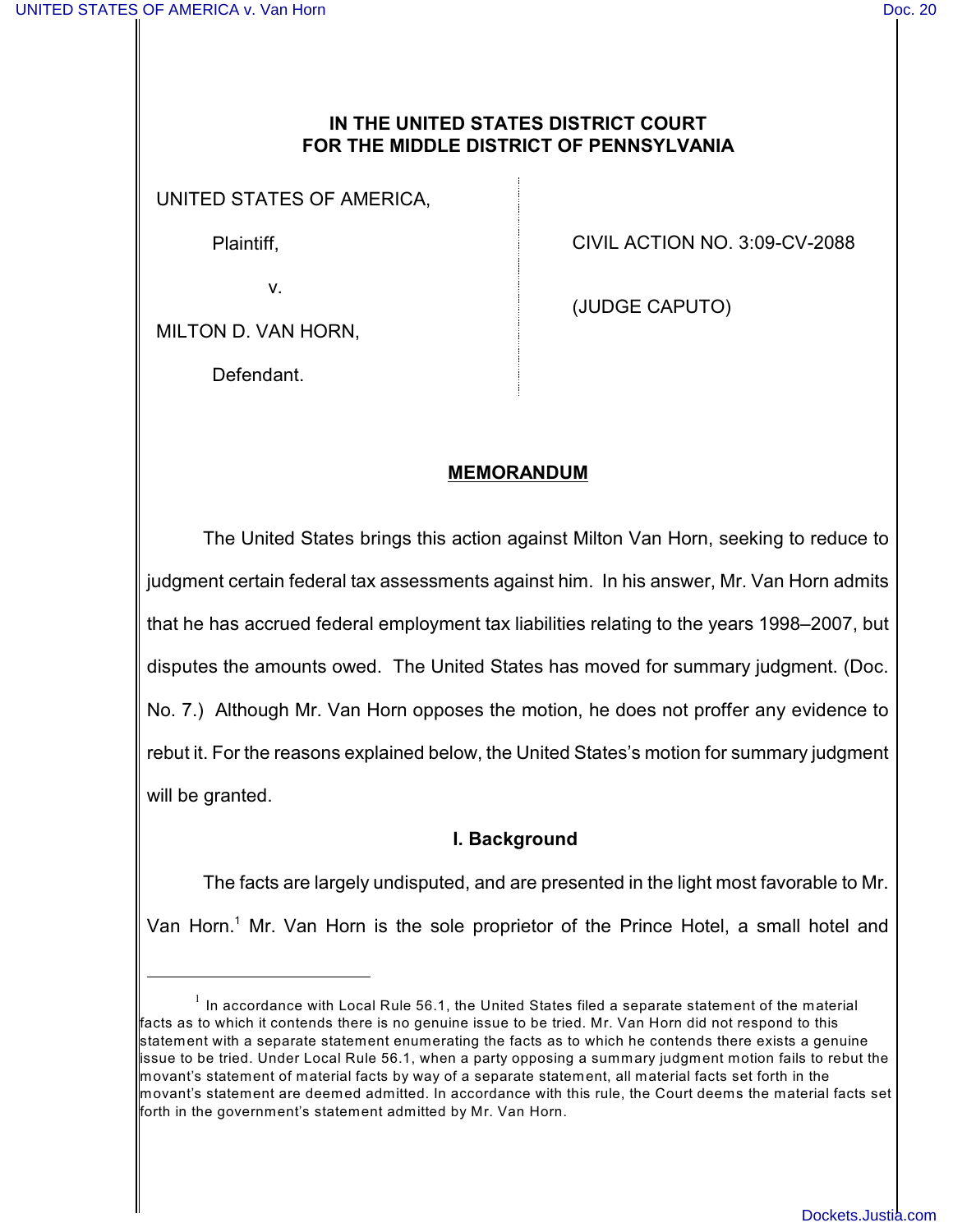restaurant in Tunkhannock, Pennsylvania. (*See* Doc. No. 7-2, Plaintiff's statement of material facts (PSMF)  $\P$  1.)<sup>2</sup> While operating the hotel, Mr. Van Horn accrued federal tax liabilities relating to the years 1998–2007. (*Id.* at ¶ 2.) Mr. Van Horn currently owes taxes relating to these liabilities. (*Id.* at ¶ 3.)

On the dates set forth in the table below, a delegate of the Secretary of the Treasury properly made assessments against, and gave notice to and made demand for payment upon Mr. Van Horn for unpaid Form 941 (Employer's Quarterly Federal Tax Return) taxes, penalties, and interest for the following tax periods:

| <b>Quarter Ending</b> | <b>Assessment Date</b> | <b>Balance</b><br>(As of 11/9/09) |
|-----------------------|------------------------|-----------------------------------|
| 3/31/1998             | 9/4/2006               | \$17,309.32                       |
| 9/30/1998             | 9/11/2006              | \$15,736.86                       |
| 12/31/1998            | 9/4/2006               | \$14,139.82                       |
| 6/30/1999             | 11/1/1999              | \$9,839.77                        |
| 9/30/1999             | 3/13/2009              | \$10,565.92                       |
| 12/31/1999            | 3/13/2000              | \$18,359.78                       |
| 9/30/2000             | 12/4/2000              | \$323.76                          |
| 3/31/2001             | 6/25/2001              | \$630.03                          |
| 12/31/2001            | 4/12/2004              | \$1,437.65                        |
| 9/30/2002             | 9/4/2006               | \$3,504.30                        |
| 12/31/2002            | 9/4/2006               | \$4,674.08                        |
| 6/30/2003             | 4/19/2004              | \$1,425.16                        |

 $^{\rm 2}$  The Court will cite to the Plaintiff's Statement of Material Facts when there is no genuine dispute as to the facts. Otherwise, the Court will cite to the record.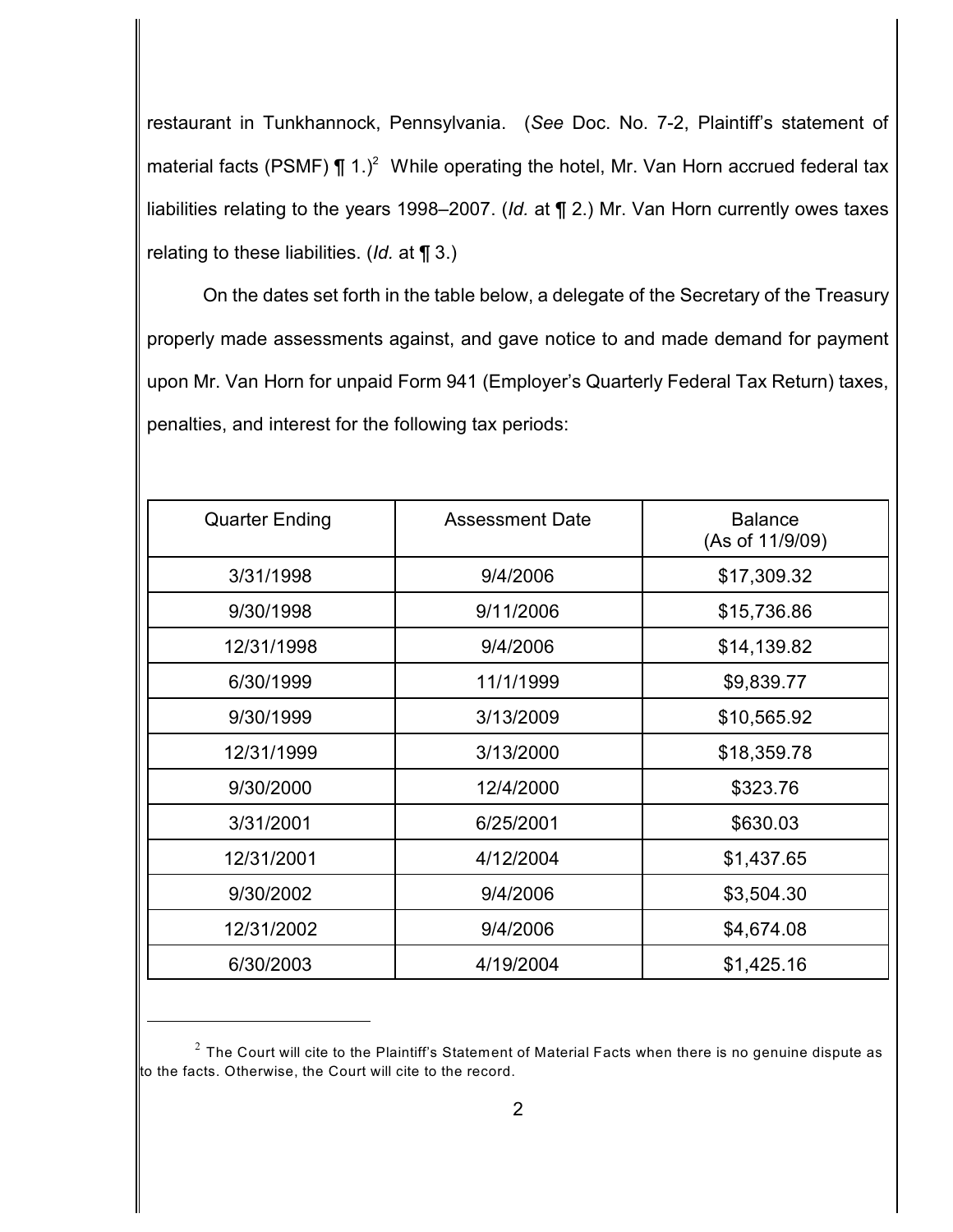|            | <b>TOTAL</b> | \$143,016.99 |
|------------|--------------|--------------|
| 3/31/2007  | 6/25/2007    | \$2,300.63   |
| 6/30/2006  | 10/2/2006    | \$2,710.76   |
| 12/31/2005 | 3/13/2006    | \$3,779.87   |
| 9/30/2005  | 12/26/2005   | \$3,548.32   |
| 6/30/2005  | 10/24/2005   | \$3,681.54   |
| 3/31/2005  | 10/24/2005   | \$4,012.39   |
| 12/31/2004 | 10/31/2005   | \$5,442.77   |
| 9/30/2004  | 10/24/2005   | \$4,386.01   |
| 6/30/2004  | 10/31/2005   | \$4,660.22   |
| 3/31/2004  | 10/24/2005   | \$5,022.91   |
| 12/31/2003 | 4/12/2004    | \$859.39     |
| 9/30/2003  | 10/24/2005   | \$4,665.73   |

(*Id.* at ¶ 5.)

On the dates set forth in the table below, a delegate of the Secretary of the Treasury properly made assessments against, and gave notice to and made demand for payment upon Mr. Van Horn for unpaid Form 940 (Employer's Annual Federal Unemployment Tax Return) taxes, penalties, and interest for the following tax periods:

| Year Ending | <b>Assessment Date</b> | <b>Balance</b><br>(As of 11/9/09) |
|-------------|------------------------|-----------------------------------|
| 1998        | 9/4/2006               | \$9,645.80                        |
| 2000        | 3/26/2001              | \$3,300.64                        |
| 2001        | 9/4/2006               | \$572.48                          |
| 2002        | 9/4/2006               | \$438.65                          |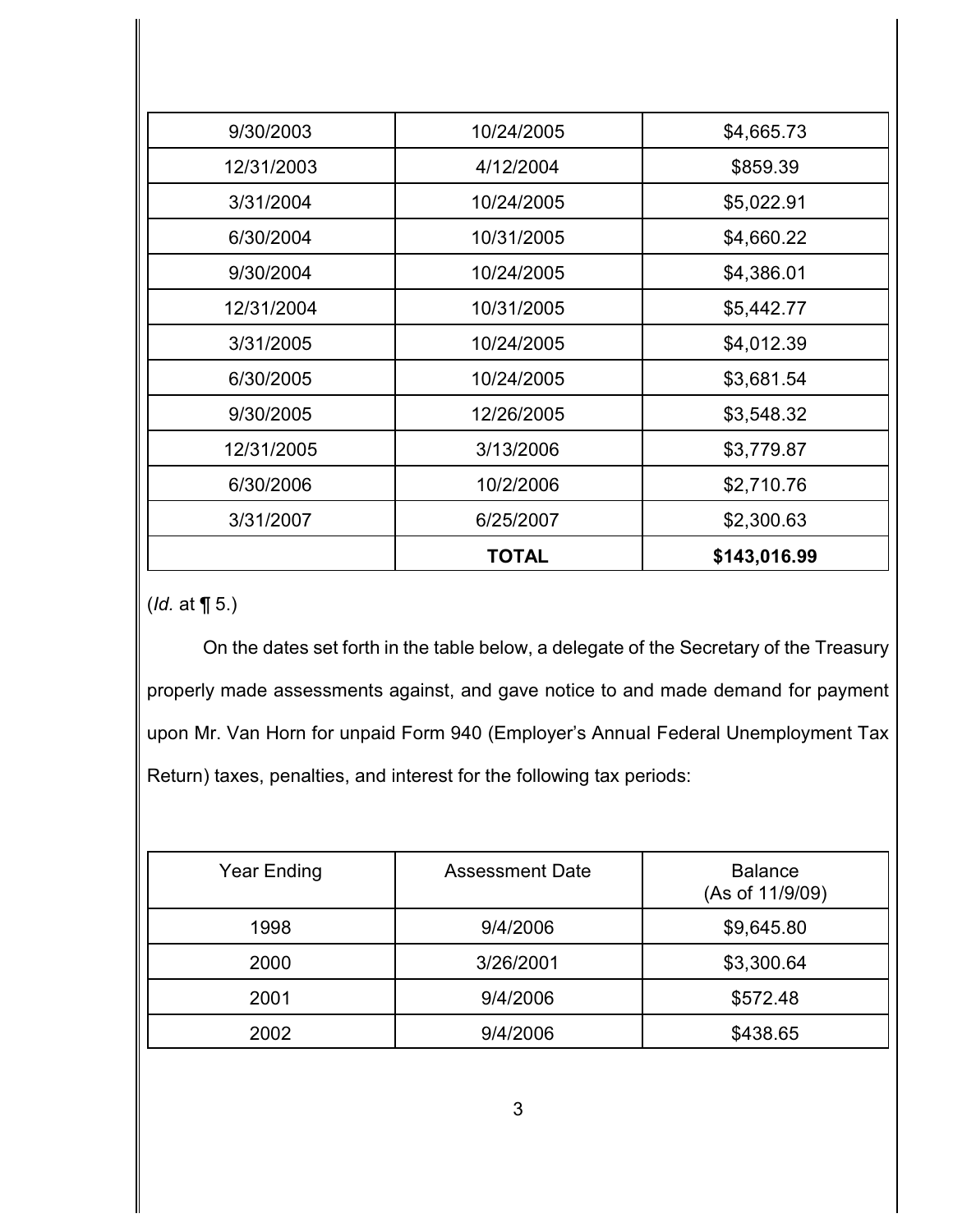|      | <b>TOTAL</b> | \$17,146.92 |
|------|--------------|-------------|
| 2004 | 10/24/2005   | \$389.14    |
| 2003 | 4/12/2004    | \$2,800.21  |

(*Id.* at ¶ 6.)

Thus, as of November 9, 2009, Mr. Van Horn owed the United States \$160,163.91<sup>3</sup> for employment taxes, interest, and penalties relating to the years 1998–2007.

The United States brought this action on October 27, 2009 against Mr. Van Horn, seeking to reduce to judgment the unpaid Form 941 and Form 940 tax assessments. (Doc. No. 1.) Mr. Van Horn filed an answer on March 31, 2010, admitting tax liability but disputing the amounts owed. (Doc. No. 6.) On April 27, 2010, the United States moved for summary judgment. (Doc. No. 7.) The motion is ripe for adjudication.

#### **II. Analysis**

### **A. Standard of Review**

Summary judgment is appropriate if "the pleadings, depositions, answers to interrogatories, and admissions on file, together with the affidavits, if any, show that there is no genuine issue as to any material fact and that the moving party is entitled to judgment as a matter of law." Fed. R. Civ. P. 56(c). A fact is "material" if proof of its existence or nonexistence might affect the outcome of the suit under the applicable substantive law. *Anderson v. Liberty Lobby, Inc.*, 477 U.S. 242, 248 (1986). An issue is a "genuine" one if "the evidence is such that a reasonable jury could return a verdict for the nonmoving party."

 $^3$  The government rounded the numbers in the tables to the nearest dollar, and by adding them arrived at the figure of \$160,165. The Court used the figures calculated on the exhibits and added them to arrive at the figure of \$160,163.91.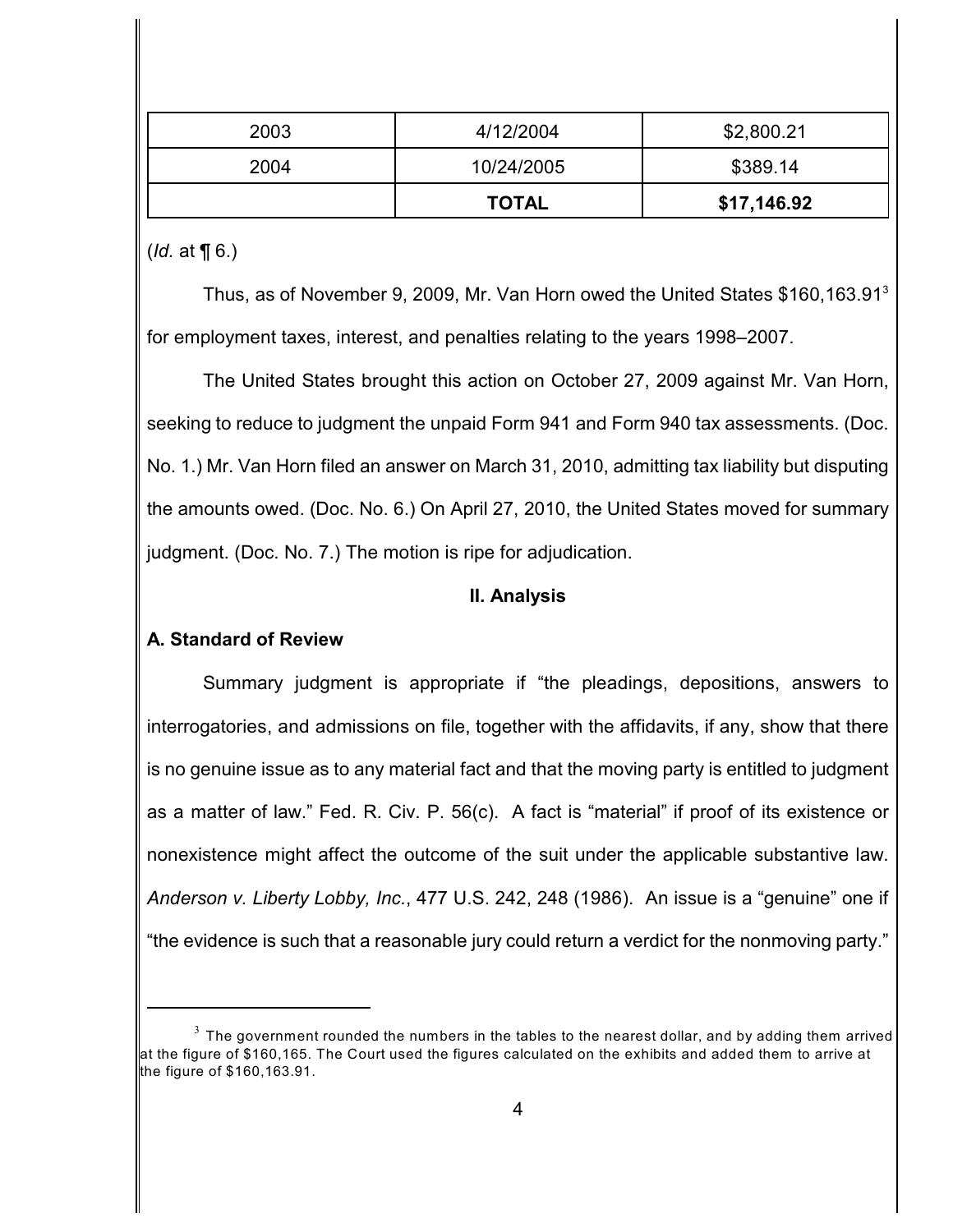*Id.*

All doubts as to the existence of a genuine issue of material fact must be resolved against the moving party, and the entire record must be examined in the light most favorable to the nonmoving party. *Cont'l Ins. Co. v. Bodie*, 682 F.2d 436, 438 (3d Cir. 1982). The moving party has the burden of showing the absence of a genuine issue of material fact, but the nonmoving party must present affirmative evidence from which a jury might return a verdict in its favor. *Anderson*, 477 U.S. at 256–57. Mere conclusory allegations taken from the pleadings are insufficient to withstand a motion for summary judgment. *Schoch v. First Fidelity Bancorporation*, 912 F.2d 654, 657 (3d Cir. 1990). Summary judgment is to be entered "after adequate time for discovery and upon motion, against a party who fails to make a showing sufficient to establish the existence of an element essential to that party's case, and on which that party will bear the burden of proof at trial." *Celotex Corp. v. Catrett*, 477 U.S. 317, 322 (1986).

## **B. Tax Claims**

The United States asserts that it is entitled to judgment as a matter of law in its favor. Although Mr. Van Horn does not present evidence contradicting any of the facts asserted by the United States in its motion, he argues that summary adjudication is barred by the doctrine of *res judicata*.

### **1.** *Res Judicata* **Does Not Preclude this Action**

In claiming that *res judicata* precludes this action, Mr. Van Horn alleges that there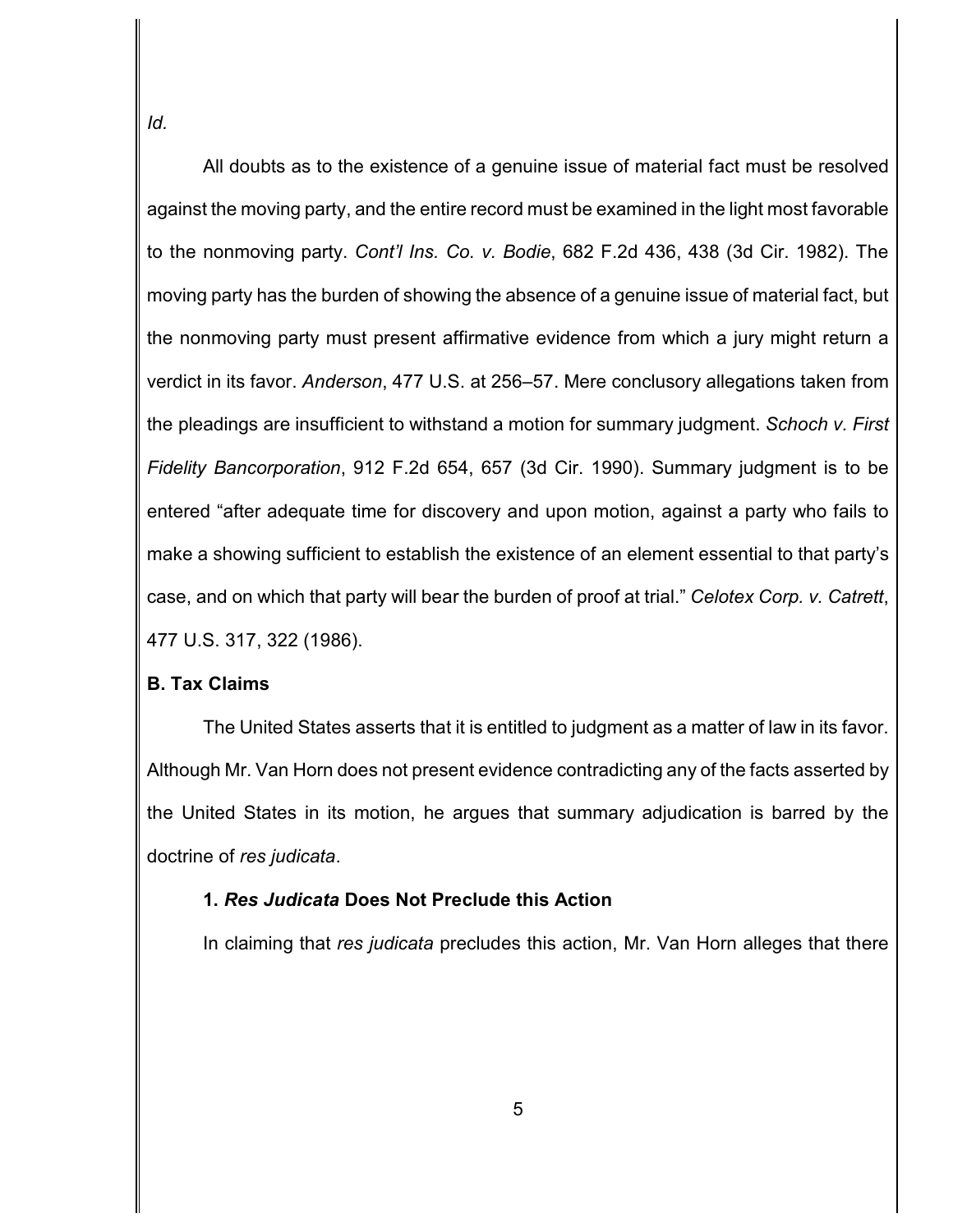have been final state court judgments<sup>4</sup> on the merits in both Wyoming County and Lackawanna County involving the same parties, claims, and facts. The United States rejoins that it did *not* obtain final judgments; instead, the government claims it merely filed notices of federal tax liens in Wyoming County and Lackawanna County. (Doc. No. 12 Ex. A.)

Under the federal Full Faith and Credit statute, 28 U.S.C. § 1738, a federal court must "give the same preclusive effect to a state-court judgment as another court of that State would give." *Exxon Mobil Corp. v. Saudi Basic Indus. Corp.*, 544 U.S. 280, 293 (2005) (citing *Parsons Steel, Inc. v. First Alabama Bank*, 474 U.S. 518, 523 (1986)).

In Pennsylvania, claim preclusion has four basic elements: "(1) identity of the thing sued upon; (2) identity of the cause of action; (3) identity of the parties; (4) identity of the capacity of the parties." *Stoeckinger v. Presidential Fin. Corp. of Delaware Valley*, 948 A.2d 828 (Pa. Super. Ct. 2008) (citing *Dempsey v. Cessna Aircraft Co.*, 653 A.2d 679, 681 (Pa. Super. Ct. 1995)).

The second element of claim preclusion, identity of the cause of action, requires the court to look to the underlying legal theories of a prior proceeding. $5$  This is not always a simple task: "[t]he term 'cause of action' is not easily defined, and the authorities have laid

 $^4$  Mr. Van Horn requests that this Court take judicial notice of these judgments. A court may take judicial notice of the record from a previous court proceeding between the parties. *See Oneida Motor Freight, Inc. v. United Jersey Bank*, 848 F.2d 414, 516 n.3 (3d Cir. 1988). However, Mr. Van Horn did not attach them or in any way offer them into evidence. Under Federal Rule of Evidence 201, "[a] judicially noticed fact must be one not subject to reasonable dispute in that it is either (1) generally known within the territorial jurisdiction of the trial court or (2) capable of accurate and ready determination by resort to sources whose accuracy cannot reasonably be questioned . . . [a] court shall take judicial notice if requested by a party and supplied with the necessary information." Because Mr. Van Horn did not supply this Court with the necessary information to look up these purported cases, such as case name, case number, copies of the judgments, etc., the Court declines to do so. Instead, the Court accepts the government's explanation that the "cases" were in fact notices of federal tax liens. Mr. Van Horn does not contest this assertion and apparently accedes to it in his communications with the Court.

<sup>&</sup>lt;sup>5</sup> "Cause of action" means "a legal theory of a lawsuit." *Black's Law Dictionary* 251 (9th ed. 2009).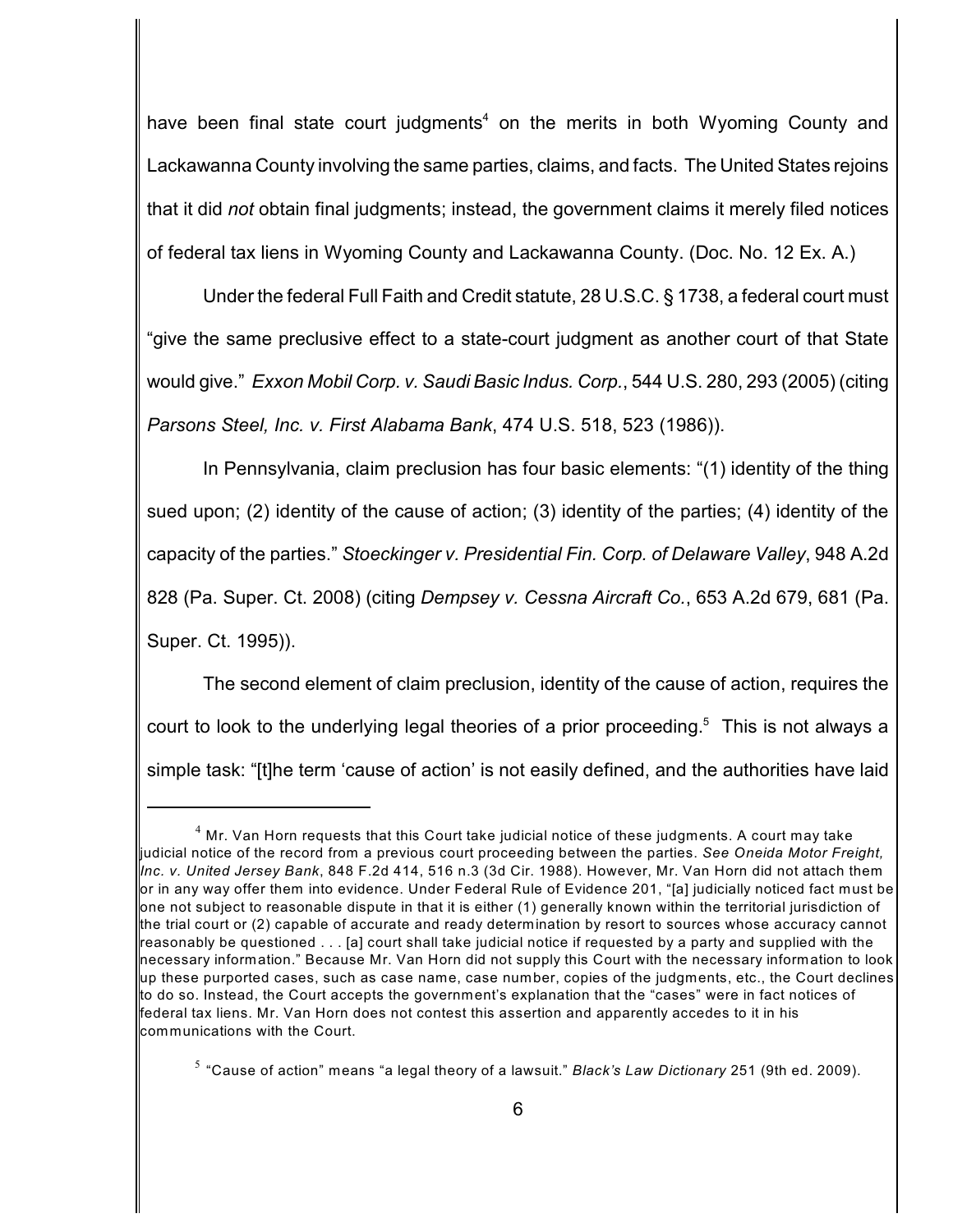down no thoroughly satisfactory and all-embracing definition . . . ." *Dempsey v. Cessna Aircraft Co.*, 653 A.2d 679, 681 (Pa. Super. 1995) (quoting 46 Am. Jur. 2d, Judgments §

406). Nevertheless, the Pennsylvania Superior Court has noted that:

A fundamental test applied for comparing causes of action, for the purpose of applying principles of res judicata, is whether the primary right and duty, and delict or wrong, are the same in each action. Under this test, there is but one cause of action where there is but one right in the plaintiff and one wrong on the part of the defendant involving that right.

*Id.* (quoting 46 Am. Jur. 2d, Judgments § 406). Under this test, "the primary focus should be

whether the ultimate and controlling issues have been decided." *Id.* (citing *Hammel v.*

*Hammel*, 636 A.2d 214, 218 (Pa. Super. Ct. 1994)). "When the cause of action in the first

and second actions are distinct, or, even though related, are not so closely related that

matters essential to recovery in the second action have been determined in the first action,

the doctrine of *res judicata* does not apply." *Hammel*, 636 A.2d 214, 218 (Pa. Super. Ct.

1994) (quoting *Township of Ohio v. Builders Enterprises, Inc.*, 276 A.2d 556, 557 (Pa.

Commw. Ct. 1971)). The Supreme Court of Pennsylvania has cautioned:

The conclusive effect of a judicial decision cannot be extended by argument or implication to matters not actually heard and determined nor to collateral questions which arise but do not become part of the case . . . [a] former judgment is not conclusive of anything which was not directly decided by it or was not material to the decision. Before such effect can be given to it in another suit, it should appear either from the record, or aliunde, that it must have rested on the precise question which it [is] sought again to agitate.

*Hammell*, 636 A.2d at 218 (quoting *Haefele v. Davis*, 160 A.2d 711, 713 (1960)).

Here, Mr. Van Horn does not deny the government's assertion that the so-called "final

judgments" were actually notices of federal tax liens;<sup>6</sup> the Court accepts the government's

 $^6$  When a person owes a federal tax, a lien arises by operation of law in favor of the United States upon all property belonging to the person. 26 U.S.C. § 6321. However, this lien remains unperfected against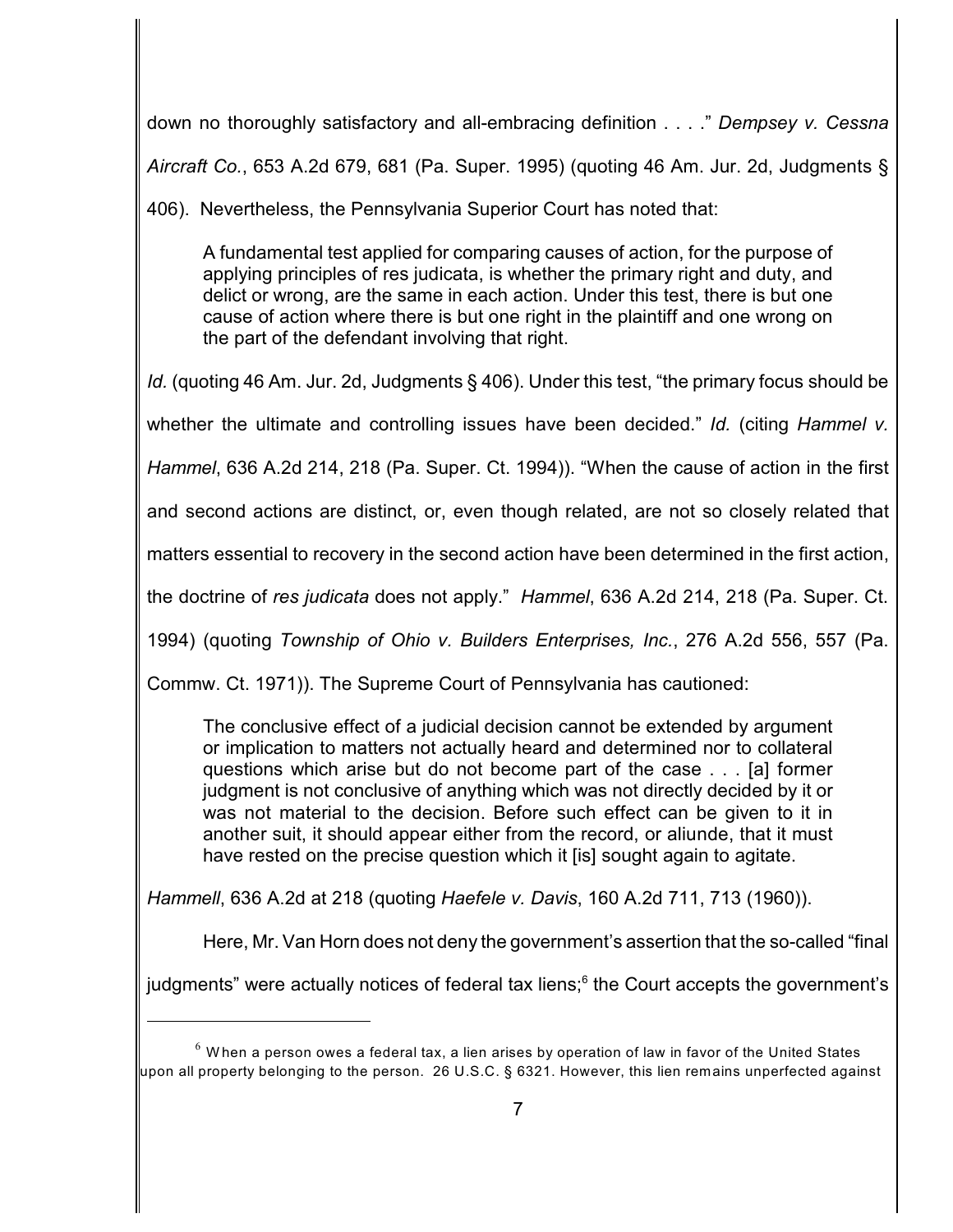explanation. (*See* Doc. No. 16 at 2.) .

Because filing notice of a lien is not the same "cause of action" as suing for payments owed, the second element of claim preclusion is not met. Filing notice of a lien is not a lawsuit at all, and moreover does not enforce any right (it merely gives notice of a right). By contrast, in the present action the government seeks to reduce its interest to judgment. Because these two legal proceedings do not involve the same "cause of action," the notices of tax liens have no preclusive effect on the current action. Thus, Mr. Van Horn's *res judicata* argument is without merit.

### **2. The United States is Entitled to Summary Judgment**

Section 6672 of the Internal Revenue Code (the Code) provides that "any person required to collect, truthfully account for, and pay over any tax imposed by this title who willfully fails [to do so] . . . shall . . . be liable to a penalty equal to the total amount of the tax evaded, or not collected, or not accounted for and paid over." 26 U.S.C. § 6672(a).

For purposes of this section, a "person" is defined as "an officer or employee of a corporation, or a member or employee of a partnership, who . . . is under a duty to perform the act in respect of which the violation occurs." 26 U.S.C. § 6671(b). This definition includes anyone who is "required to collect, truthfully account for or pay over any tax due to the United States." *United States v. Carrigan*, 31 F.3d 130, 133 (3d Cir. 1994).

The assessments of the Internal Revenue Service (IRS) are presumed correct. *United States v. Fior D'Italia, Inc.*, 536 U.S. 238, 242–43 (2002); *Brounstein v. United States*, 979

other creditors until notice is filed in accordance with the relevant state's laws. 26 U.S.C. § 6323. Here, the United States filed notices of tax liens in W yoming County and Lackawanna County to perfect its interests against Mr. Van Horn's other creditors.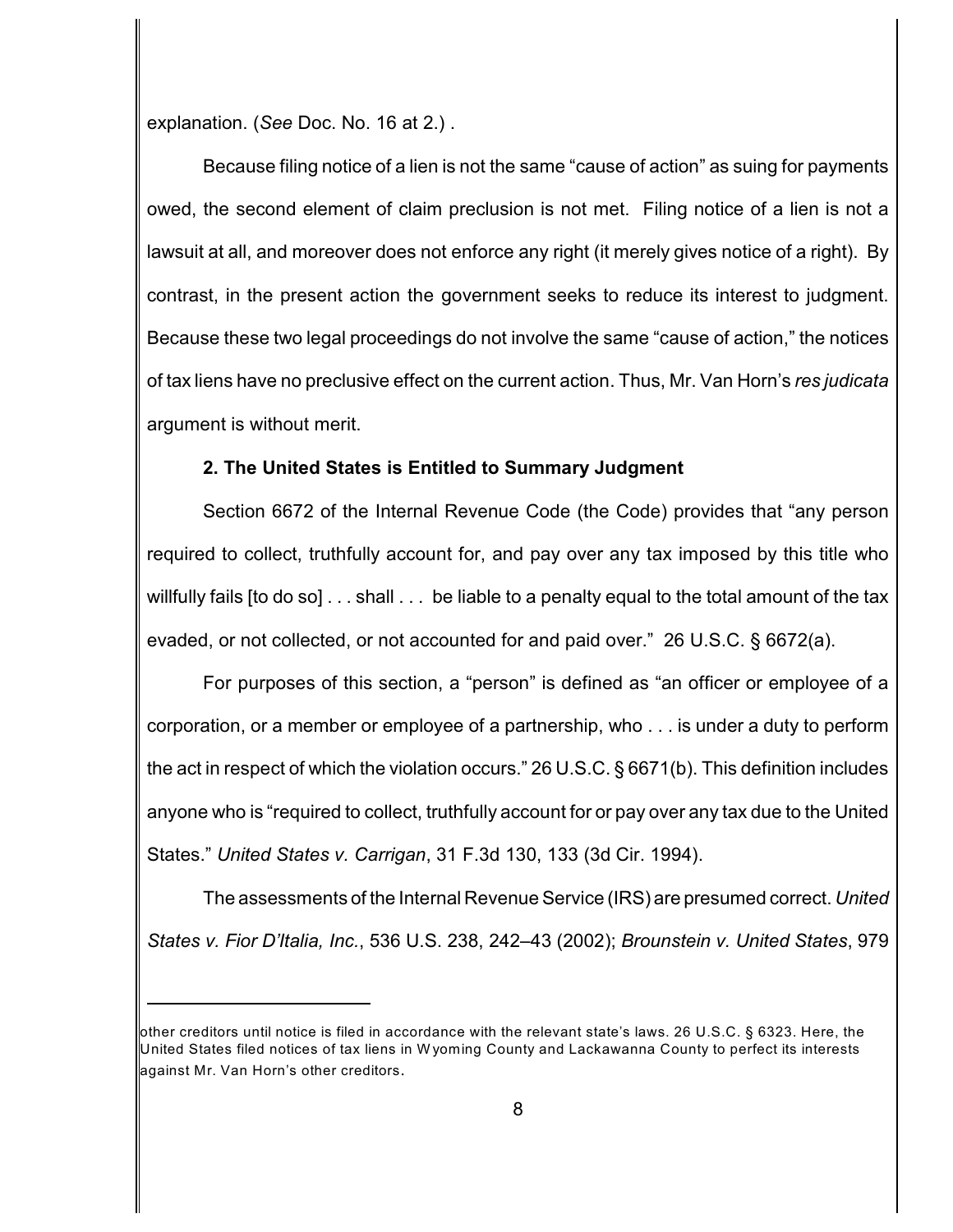F.2d 952, 954 (3d Cir. 1992) (citing *Psaty v. United States*, 442 F.2d 1154, 1160 (3d Cir. 1971)). A certified transcript<sup>7</sup> (Form 4340) of an assessment is presumptive proof of the assessed party's liability and establishes the government's *prima facie* case, and may provide sufficient grounds for summary judgment. *See Brounstein*, 979 F.3d at 954. This presumption of liability may be rebutted by the assessed party, who bears the burden to show that the assessment is incorrect, or that he is not a responsible person or did not willfully fail to pay the tax. *Brounstein*, 979 F.2d at 954.

Here, the government has made out a *prima facie* case of liability. It has introduced certified transcripts for each of the tax years at issue. In response, Mr. Van Horn fails to marshal evidence to rebut his liability.<sup>8</sup> Thus, summary judgment is proper. As of November 9, 2009, Mr. Van Horn owed income taxes, interest, and penalties of \$160,163.91 for delinquent Form 941 and Form 940 taxes for the periods reflected in the tables above. The United States is entitled to summary judgment in that amount, as well as interest as provided by 28 U.S.C. § 1961(c) and 26 U.S.C. § 6621(a)(2) from November 9, 2009 until the judgment is paid in full.

 $^7$  Certified transcripts are self-authenticating under Federal Rule of Evidence 902 and need no other support to be admissible.

 $^8$  In his brief in opposition, Mr. Van Horn discussed the alleged state court judgments he claimed barred the present action under *res judicata*. In its reply, the United States attached copies of the federal tax lien notices it filed in W yoming County and Lackawanna County. Mr. Van Horn sought to attack the validity of the amount the United States requested in a surreply on the basis that the amounts indicated on the notices were lower than the amounts the United States presently seeks in judgment. The Court denied Mr. Van Horn leave to file a surreply. At any rate, the disparities are easily accounted for. The amounts reflected in the notices are Mr. Van Horn's tax liabilities without accruals. These are identical to the amounts indicated on the certified transcripts. The amounts reflected in the tables above are identical to the amounts established on the literal transcripts, which include the amounts accrued on Mr. Van Horn's tax liabilities as of November 9, 2009.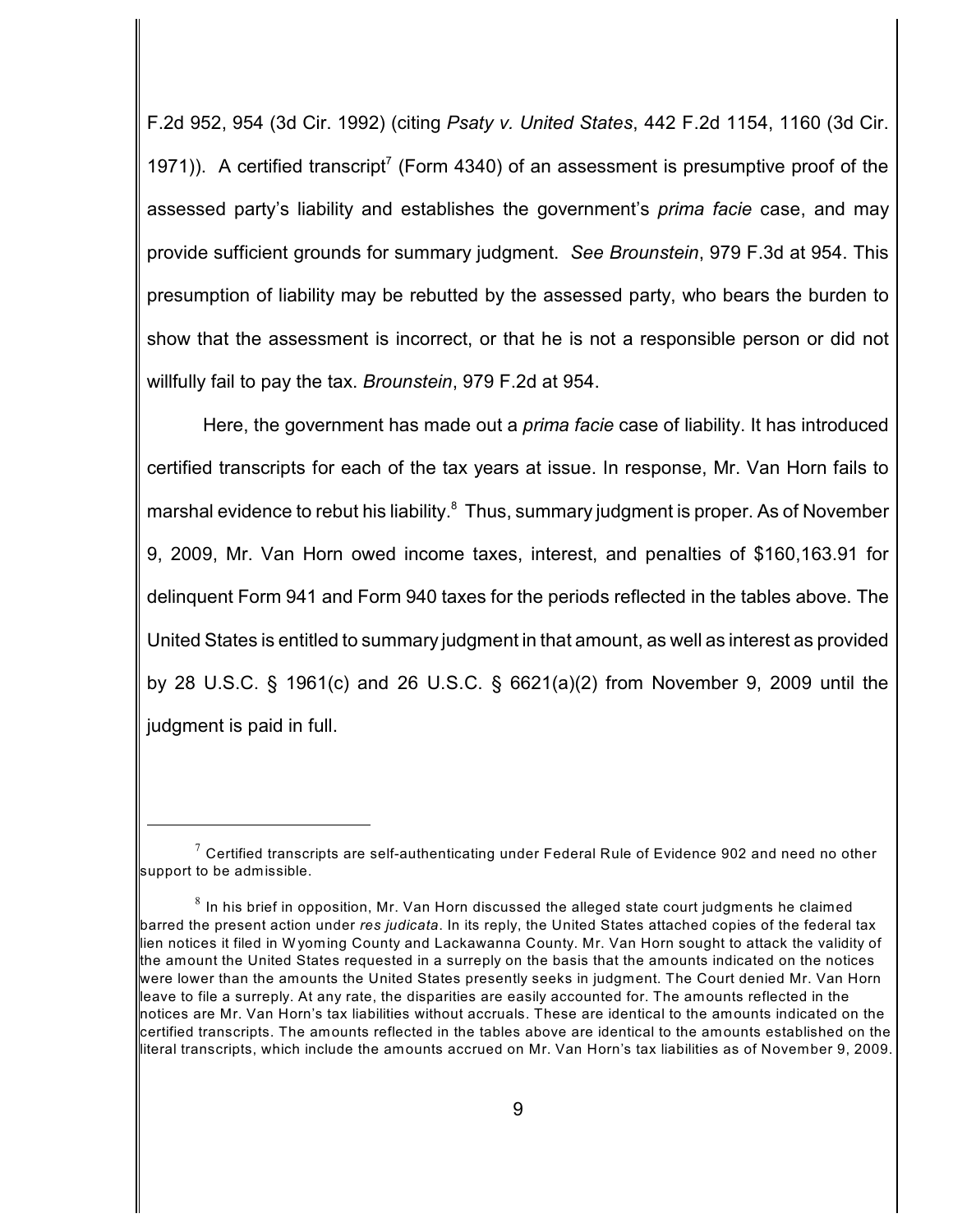## **III. Conclusion**

The Court will grant summary judgment to the United States. Judgment for the United States and against Mr. Van Horn will be entered in the amount of \$160,163.91, plus statutory interest. An appropriate order follows.

November 22, 2010<br>
Date *Mate Mate Mate Mate A. Richard Caputo* **<b>***A. Richard Caputo* A. Richard Caputo United States District Judge